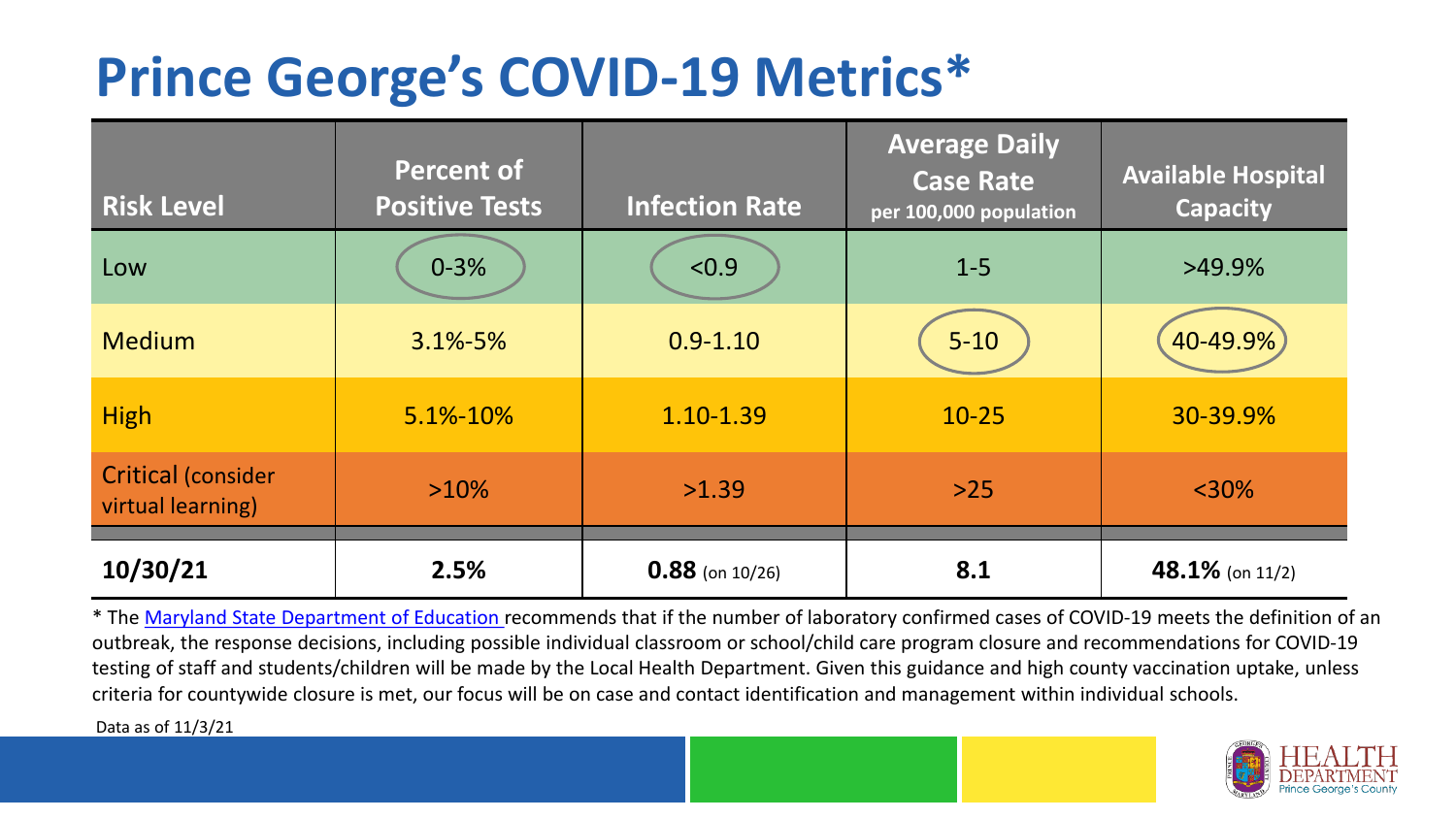# **COVID-19 Community Transmission and Vaccination**

Per the [CDC updated guidance for COVID-19 Prevention in K-12 Schools,](https://www.cdc.gov/coronavirus/2019-ncov/community/schools-childcare/k-12-guidance.html) vaccination is considered the leading prevention strategy for those who are eligible, and **Prince George's County exceeds the percentage of U.S. vaccinations for ages 12 and above**. The CDC also emphasizes using multiple prevention strategies together consistently, included universal indoor masking, as needed based on the level of community transmission and vaccine coverage.



\*County-specific data as of 11/3/21; all other data accessed on 11/3/21 at:<https://covid.cdc.gov/covid-data-tracker>

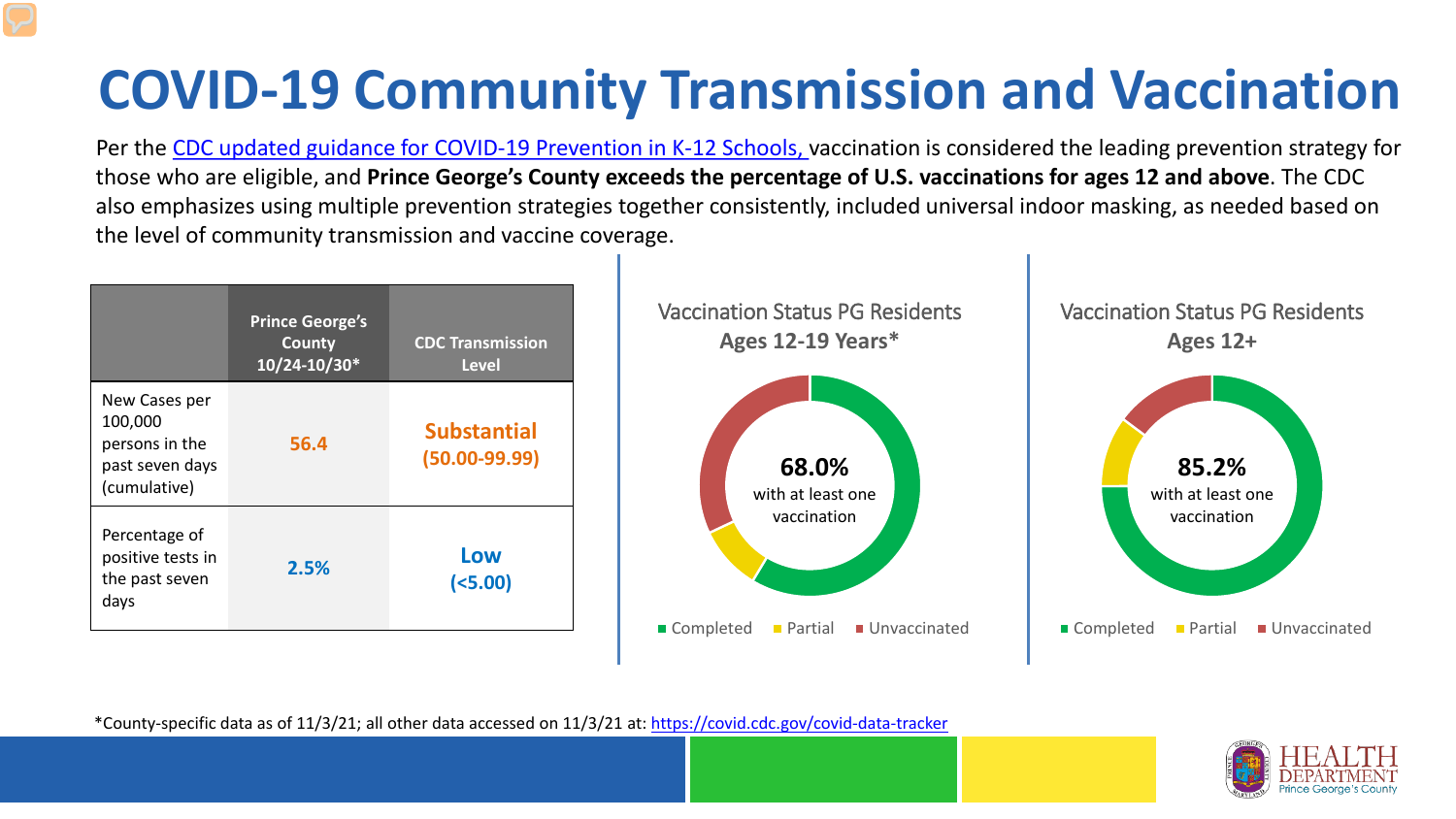### **Testing: Percent Positive** (past 7 days by test date)

The percent of tests returning as positive for county residents was 2.5% at the end of last week. We have stayed below 3% for over two weeks.

3.3% 3.2% 3.2% 3.2% 3.2% 3.1% 3.0% 3.1% 3.2% 3.1% 2.9% 2.9% 2.8% 2.8% 2.7% 2.6% 2.5% 2.5% 2.3% 2.3% 2.3% 2.2% 2.3% 2.3% 2.3% 2.5% 2.5% 2.5% 0.0% 0.5% 1.0% 1.5% 2.0% 2.5% 3.0% 3.5% 4.0% 3-Oct 4-Oct 5-Oct 6-Oct 7-Oct 8-Oct 9-Oct 10-Oct 11-Oct 12-Oct 13-Oct 14-Oct 15-Oct 16-Oct 17-Oct 18-Oct 19-Oct 20-Oct 21-Oct 22-Oct 23-Oct 24-Oct 25-Oct 26-Oct 27-Oct 28-Oct 29-Oct 30-Oct

**Percent of Positive COVID-19 Tests by Date Collected** (as of 11/3/21)

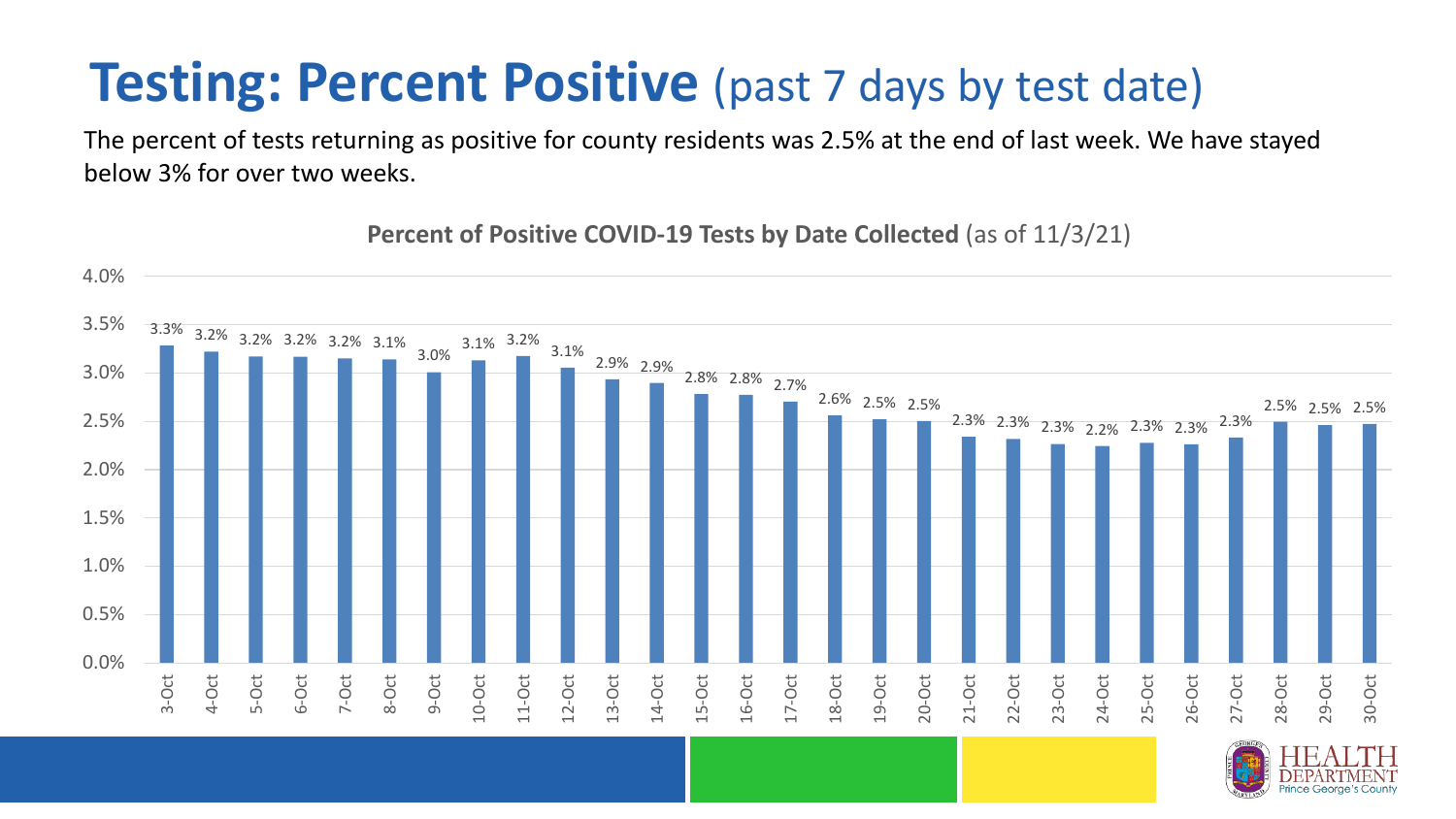## **Infection Rate for Prince George's County**



#### **Estimated by CovidActNow.org**

Accessed 11/3/2021. Each data point is a 14-day weighted average. Presented as the most recent seven days of data as a dashed line, as data is often revised by states several days after reporting.

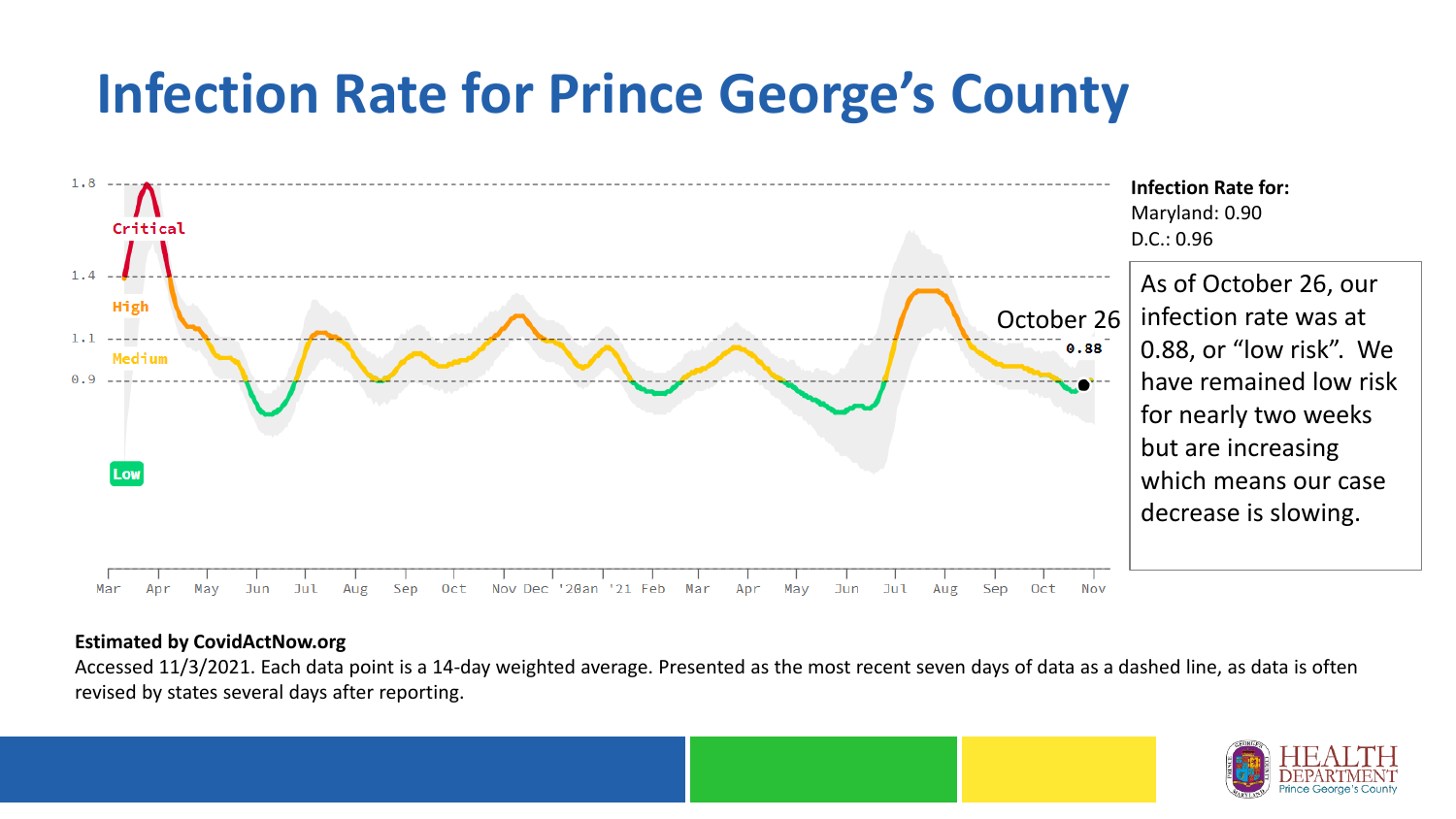#### **Average Daily Case Rate** (7-day Average by test date)

**The daily case rate at the end of last week was 8.1 new cases per 100,000 resident.** We have remained at "medium risk" for over two weeks.

13.4 13.0 12.5 12.0 11.6 11.5 11.3 11.6 11.0 10.4 10.2 10.3  $9.6 \t . 9.5 \t . 9.1 \t . 9.2 \t . 9.0 \t . 8.6$ 7.9 8.0 7.7 7.9 8.0 7.8 7.9 8.3 8.0 8.1 0.0 2.0 4.0 6.0 8.0 10.0 12.0 14.0 16.0 10/3 10/4 10/5 10/6 10/7 10/8 10/9 10/10 10/11 10/12 10/13 10/14 10/15 10/16 10/17 10/18 10/19 10/20 10/21 10/22 10/23 10/24 10/25 10/26 10/27 10/28 10/29 10/30 **Low Risk Medium High**

**Average New COVID-19 Cases Per Day Per 100,000 Residents**

Data as of 11/3/21